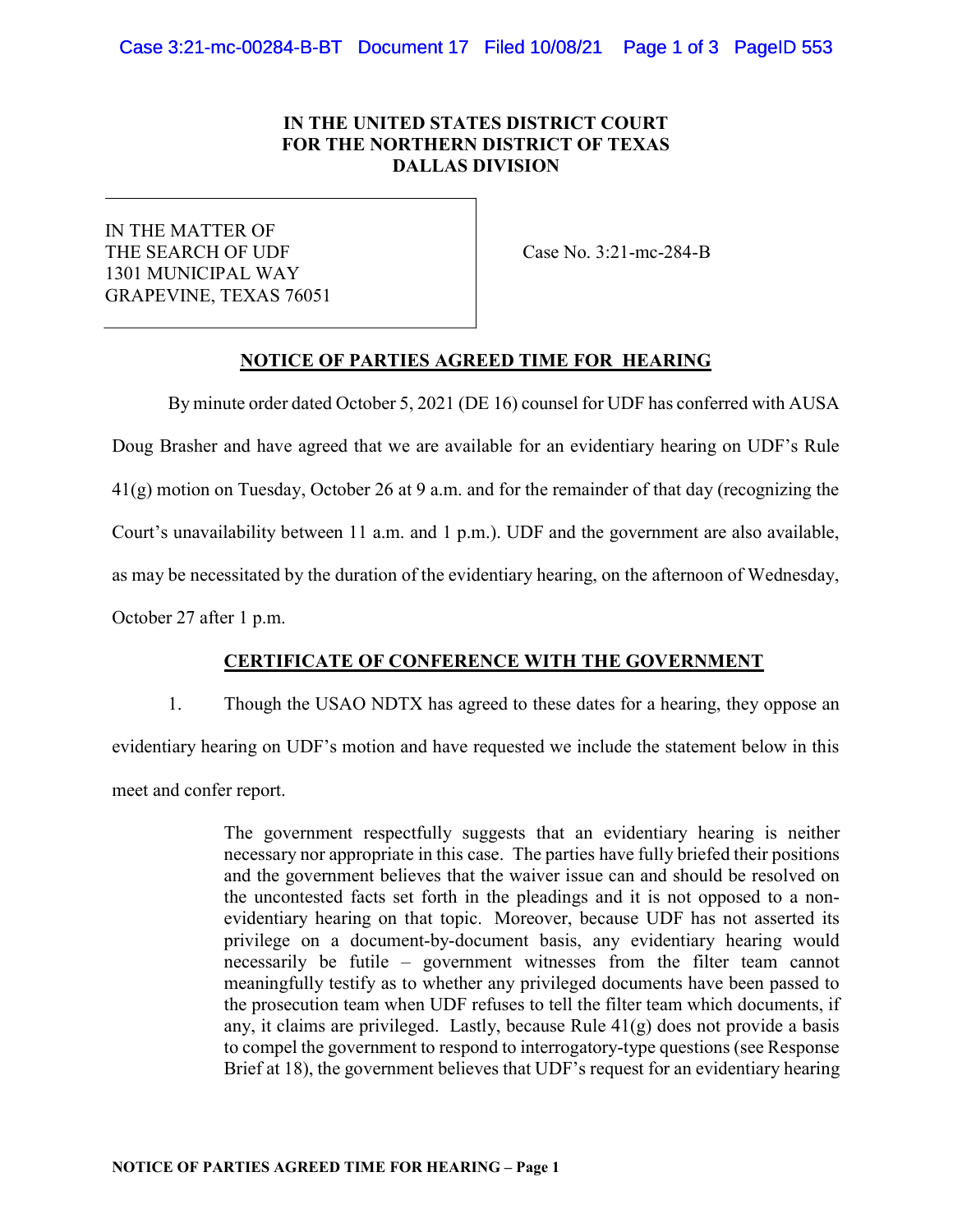is an improper attempt to obtain information under the guise of witness testimony to which it is not entitled under the law.

2. In brief response to the government's statement, the need for an evidentiary hearing is addressed in UDF's motion and reply. An evidentiary hearing is the only practical method wherein this Court can examine the concerns expressed by the Fifth Circuit Court of Appeals in Harbor Healthcare System, L.P. v. United States, 5 F. 4<sup>th</sup> 493 (5th Cir. 2021). There is no dispute that the Government, more than 5 ½ years post-search, has not returned all originals and copies of UDF's privileged documents and continues to maintain possession of documents the government knows are privileged. Furthermore, the government has offered no evidence of a court approved protocol for reviewing the seized documents and neither this Court, nor UDF, have any way to know whether any of the seized materials have been promoted to the prosecution team.

Dated: October 8, 2021 Respectfully submitted,

 /s/ Stewart H. Thomas \_\_\_\_\_\_\_\_\_\_\_\_\_\_\_\_\_\_\_\_\_\_\_ Stewart H. Thomas State Bar No. 19868950 sthomas@hallettperrin.com Elizabeth A. Fitch State Bar No. 24075777 efitch@hallettperrin.com Jesse F. Beck State Bar No. 24097356 jbeck@hallettperrin.com HALLETT & PERRIN, PC 1445 Ross Avenue, Suite 2400 Dallas, Texas 75202 Telephone: 214.953.0053 Facsimile: 214.922.4142 Paul E. Pelletier, Esq. (admitted pro hac vice)

pepelletier3@gmail.com District of Columbia Bar No. 997145 3500 Morningside Drive Fairfax, VA 22031 Telephone: 202.617.9151 Facsimile: 703.385.6718